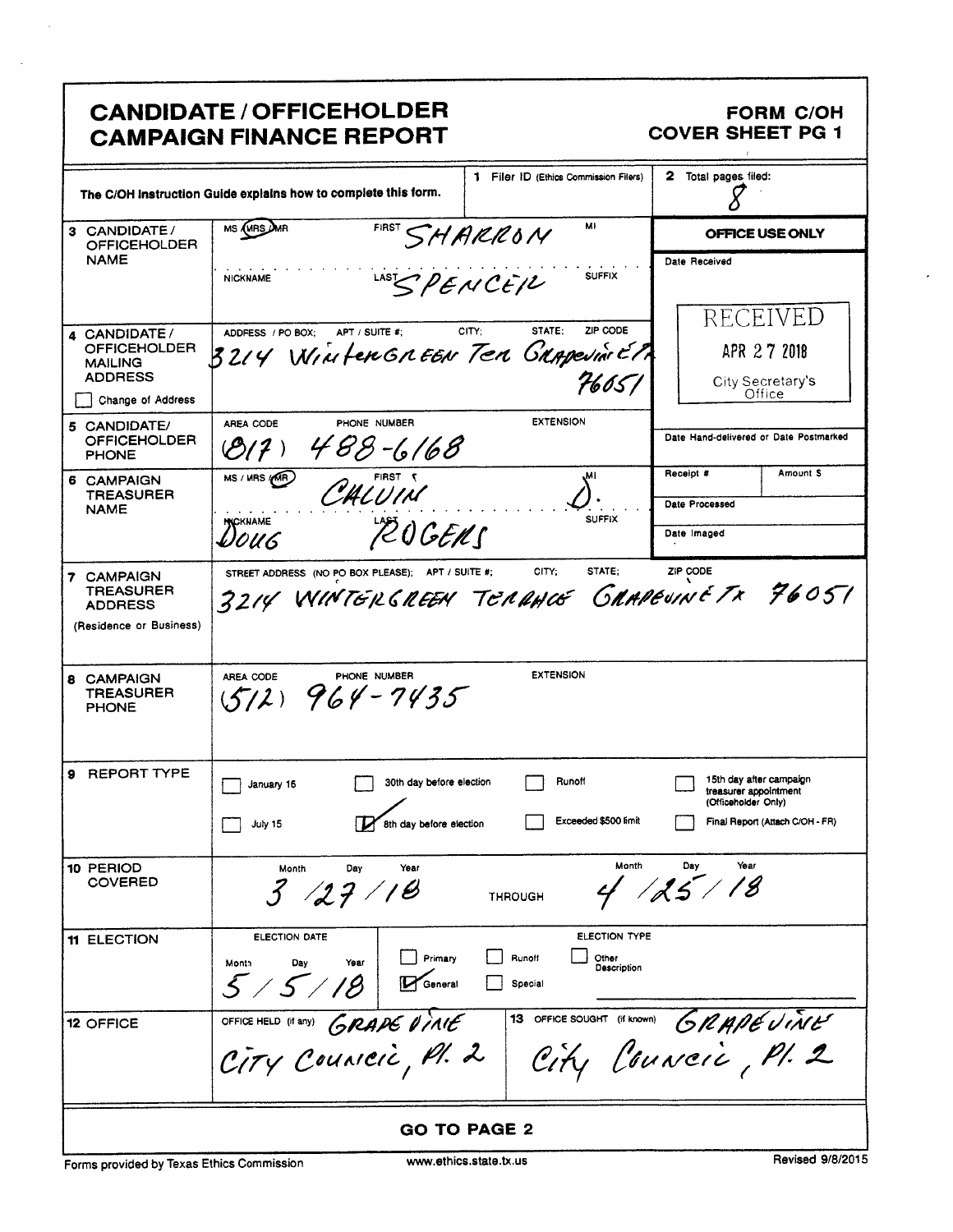# CANDIDATE / OFFICEHOLDER FORM C/OH<br>CAMPAIGN FINANCE REPORT COVER SHEET PG 2 **CAMPAIGN FINANCE REPORT**

| <b>FORM C/OH</b>                                                                                                                                                                                                                                                                                                                               |  |  |  |  |
|------------------------------------------------------------------------------------------------------------------------------------------------------------------------------------------------------------------------------------------------------------------------------------------------------------------------------------------------|--|--|--|--|
| <b>COVER SHEET PG 2</b><br>15 Filer ID (Ethics Commission Filers)                                                                                                                                                                                                                                                                              |  |  |  |  |
| F POLITICAL CONTRIBUTIONS ACCEPTED OR POLITICAL EXPENDITURES MADE BY POLITICAL COMMITTEES T<br>SUPPORT THE CANDIDATE / OFFICEHOLDER. THESE EXPENDITURES MAY HAVE BEEN MADE WITHOUT THE CANDIDATE'S OR OFFICEHOLDED'S<br>KNOWLEDGE OR CONSENT. CANDIDATES AND OFFICEHOLDERS ARE REQUIRED TO REPORT THIS INFORMATION ONLY IF THEY RECENVE NOTICE |  |  |  |  |
|                                                                                                                                                                                                                                                                                                                                                |  |  |  |  |
|                                                                                                                                                                                                                                                                                                                                                |  |  |  |  |
|                                                                                                                                                                                                                                                                                                                                                |  |  |  |  |
| TOTAL POLITICAL CONTRIBUTIONS OF \$50 OR LESS (OTHER THAN<br>PLEDGES, LOANS, OR GUARANTEES OF LOANS), UNLESS ITEMIZED<br>145.00                                                                                                                                                                                                                |  |  |  |  |
| 7663.38                                                                                                                                                                                                                                                                                                                                        |  |  |  |  |
|                                                                                                                                                                                                                                                                                                                                                |  |  |  |  |
| 782.96<br>TOTAL POLITICAL CONTRIBUTIONS MAINTAINED AS OF THE LAST DAY<br>OF REPORTING PERIOD<br>\$7380.81                                                                                                                                                                                                                                      |  |  |  |  |
| ----- <del>/------------</del> -<br>TOTAL PRINCIPAL AMOUNT OF ALL OUTSTANDING LOANS AS OF THE<br>LAST DAY OF THE REPORTING PERIOD<br>18/0,000.00                                                                                                                                                                                               |  |  |  |  |
| I swear, or affirm, under penalty of perjury, that the accompanying report is                                                                                                                                                                                                                                                                  |  |  |  |  |
| true and correct and includes all information required to be reported by me                                                                                                                                                                                                                                                                    |  |  |  |  |
| Alanon Apince<br>Signature of Candidate or Officeholder                                                                                                                                                                                                                                                                                        |  |  |  |  |
| Sworn to and subscribed before me, by the said Sharron Spencer _______, this the ST th                                                                                                                                                                                                                                                         |  |  |  |  |
| day of $\bigoplus_{n=1}^{\infty}$ 20 1 % to certify which, witness my hand and seal of office.                                                                                                                                                                                                                                                 |  |  |  |  |
| Chausatannes Shaumhames Notary Public<br>Title of officer administering oath                                                                                                                                                                                                                                                                   |  |  |  |  |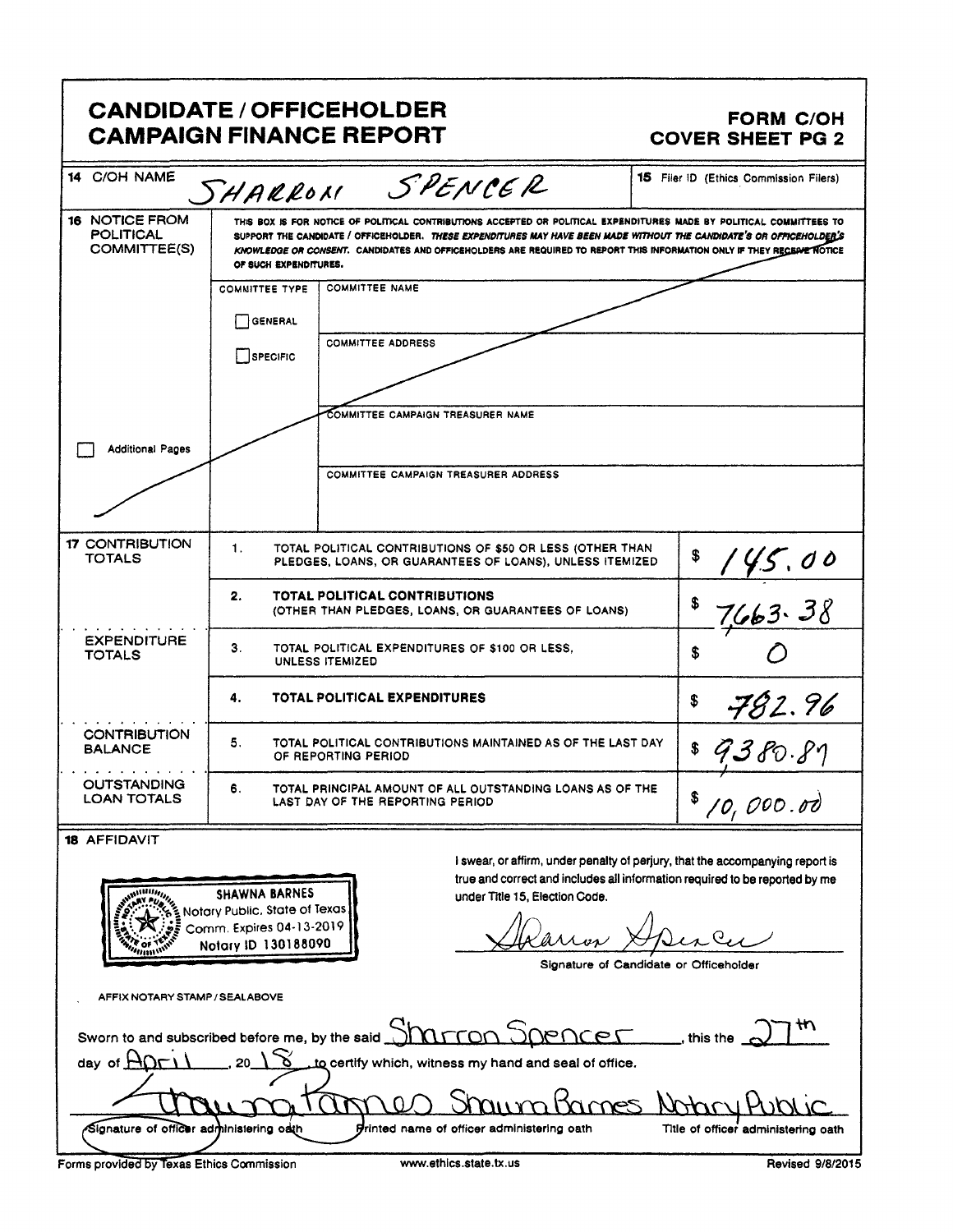# SUBTOTALS - C/OH

#### FORM C/OH **COVER SHEET PG 3**

| 19 FILER NAME<br>SHARRON SPENCER                                                                    | 20 Filer ID (Ethics Commission Filers) |                                  |
|-----------------------------------------------------------------------------------------------------|----------------------------------------|----------------------------------|
| 21 SCHEDULE SUBTOTALS<br><b>NAME OF SCHEDULE</b>                                                    |                                        | <b>SUBTOTAL</b><br><b>AMOUNT</b> |
| V<br>1.<br>SCHEDULE A1: MONETARY POLITICAL CONTRIBUTIONS                                            |                                        |                                  |
| V<br>2.<br>SCHEDULE A2: NON-MONETARY (IN-KIND) POLITICAL CONTRIBUTIONS                              | <u>= 900.00</u><br>= 6763.3 <b>8</b>   |                                  |
| з.<br>SCHEDULE B: PLEDGED CONTRIBUTIONS                                                             |                                        | \$                               |
| <b>SCHEDULE E: LOANS</b><br>4.                                                                      |                                        | \$                               |
| iu<br>5.<br>SCHEDULE F1: POLITICAL EXPENDITURES MADE FROM POLITICAL CONTRIBUTIONS                   |                                        | \$<br>748.39                     |
| 6.<br>SCHEDULE F2: UNPAID INCURRED OBLIGATIONS                                                      |                                        | \$                               |
| 7.<br>SCHEDULE F3: PURCHASE OF INVESTMENTS MADE FROM POLITICAL CONTRIBUTIONS                        |                                        | \$                               |
| $\overline{\mathsf{v}}$<br>8.<br>SCHEDULE F4: EXPENDITURES MADE BY CREDIT CARD                      |                                        | \$<br>37.57                      |
| 9.<br>SCHEDULE G: POLITICAL EXPENDITURES MADE FROM PERSONAL FUNDS                                   |                                        | \$                               |
| 10.<br>SCHEDULE H: PAYMENT MADE FROM POLITICAL CONTRIBUTIONS TO A BUSINESS OF C/OH                  |                                        | \$                               |
| 11.<br>SCHEDULE I: NON-POLITICAL EXPENDITURES MADE FROM POLITICAL CONTRIBUTIONS                     |                                        | \$                               |
| SCHEDULE K: INTEREST, CREDITS, GAINS, REFUNDS, AND CONTRIBUTIONS<br>12.<br><b>RETURNED TO FILER</b> |                                        | \$                               |
|                                                                                                     |                                        |                                  |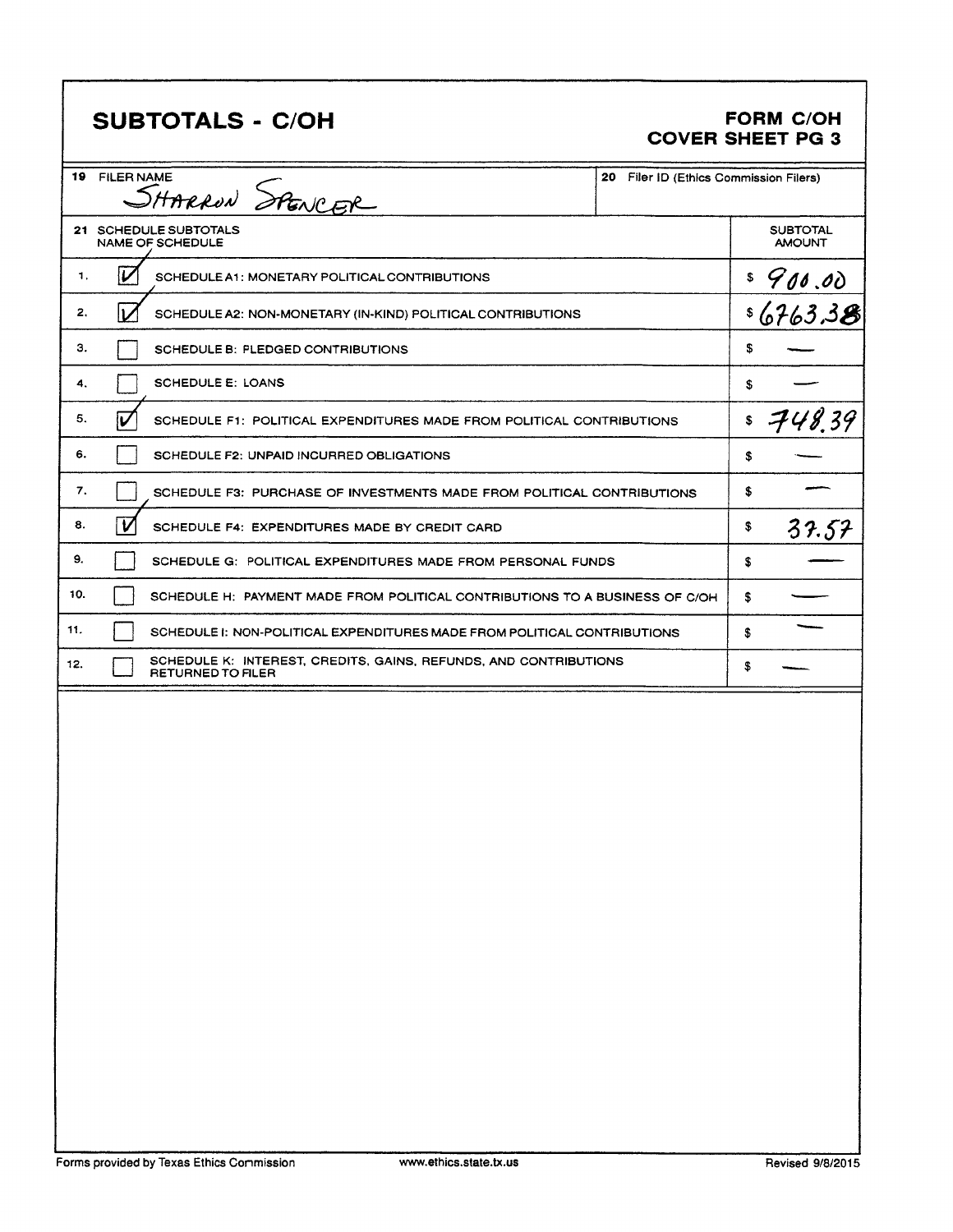SCHEDULE A1

| 2 FILER NAME |                                                                   |                                       |  |
|--------------|-------------------------------------------------------------------|---------------------------------------|--|
|              | The Instruction Guide explains how to complete this form.         | 1 Total pages Schedule A1:            |  |
|              | SHARRON SPENCER                                                   | 3 Filer ID (Ethics Commission Filers) |  |
| Date         | 5 Full name of contributor<br>out-of-state PAC (ID#:              | 7 Amount of contribution (\$)         |  |
|              | LYNELL MANNING<br>City; State; Zip Code<br>6 Contributor address; | 4150.00                               |  |
|              | 2434 ELLIS ST. DALLAJ, 7x 15204                                   |                                       |  |
|              | Principal occupation / Job title (See Instructions)               | <b>9</b> Employer (See Instructions)  |  |
| Date         | Full name of contributor                                          | Amount of contribution (\$)           |  |
|              | PAUL GARDNEN                                                      |                                       |  |
|              | Contributor address; City; State; Zip Code                        | $500-$                                |  |
|              | 6805 CAULFIELD DAUNITY 75248                                      |                                       |  |
|              | Principal occupation / Job title (See Instructions)               | Employer (See Instructions)           |  |
| Date         | Full name of contributor                                          | Amount of contribution (\$)           |  |
|              | BLETT WILLIAMS                                                    |                                       |  |
|              | Contributor address;<br>City; State; Zip Code                     | $250 - 00$                            |  |
|              | SIOB OAK TREE DALLAS, 7x 75287                                    |                                       |  |
|              | Principal occupation / Job title (See Instructions)               | Employer (See Instructions)           |  |
| Date         | Full name of contributor                                          | Amount of contribution (\$)           |  |
|              |                                                                   |                                       |  |
|              | City; State; Zip Code<br>Contributor address;                     |                                       |  |
|              |                                                                   |                                       |  |
|              | Principal occupation / Job title (See Instructions)               | Employer (See Instructions)           |  |
|              |                                                                   |                                       |  |
|              |                                                                   |                                       |  |
|              |                                                                   |                                       |  |
|              |                                                                   |                                       |  |
|              |                                                                   |                                       |  |
|              |                                                                   |                                       |  |
|              |                                                                   |                                       |  |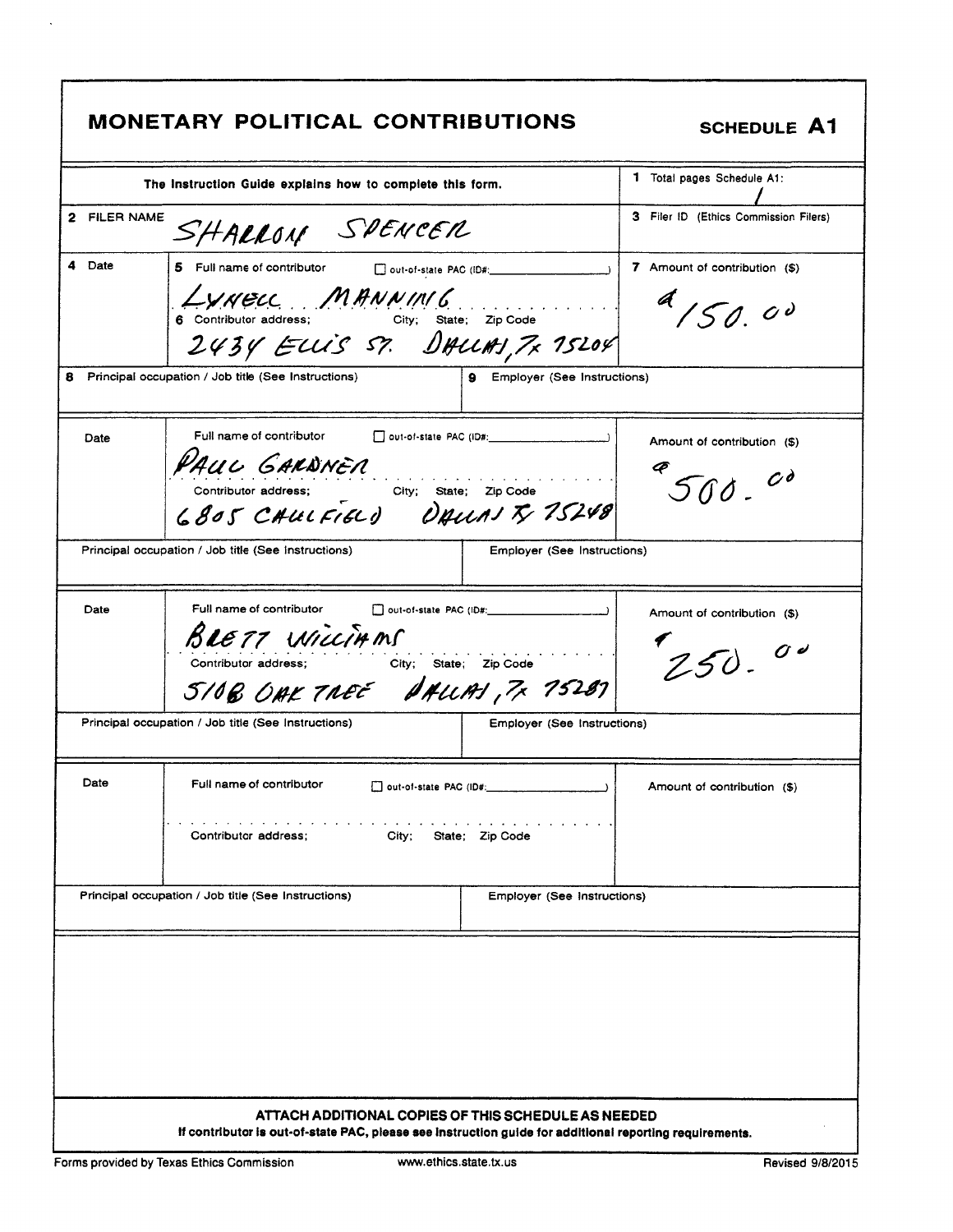# **NON-MONETARY (IN-KIND) POLITICAL<br>CONTRIBUTIONS**

 $\sim 100$ 

 $\bullet$ 

SCHEDULE A2

| The Instruction Guide explains how to complete this form.                                                                                                    | <b>1</b> Total pages Schedule A2:                                                                                                                             |  |  |  |  |  |
|--------------------------------------------------------------------------------------------------------------------------------------------------------------|---------------------------------------------------------------------------------------------------------------------------------------------------------------|--|--|--|--|--|
| 2 FILER NAME<br>SHARRON SPENCER                                                                                                                              | 3 Filer ID (Ethics Commission Filers)                                                                                                                         |  |  |  |  |  |
| 4 TOTAL OF UNITEMIZED IN-KIND POLITICAL CONTRIBUTIONS                                                                                                        | \$                                                                                                                                                            |  |  |  |  |  |
| 5 Date<br>6 Full name of contributor<br>out-of-state PAC (ID#:<br>LUNELL MANNING<br>7 Contributor address; City; State; Zip Code<br>$2434$ Ellis<br>DALLASTX | 8 Amount of 9 In-kind contribution<br>Contribution \$<br>description<br>$3.526.81$ ADY ERP.<br>7520<br>Check if travel outside of Texas. Complete Schedule T. |  |  |  |  |  |
| 10 Principal occupation / Job title (FOR NON-JUDICIAL) (See Instructions)<br>$\mathcal{F}/\mathcal{F}$                                                       | Employer (FOR NON-JUDICIAL) (See Instructions)<br>11<br>٠                                                                                                     |  |  |  |  |  |
| 12 Contributor's principal occupation (FOR JUDICIAL)<br>ı                                                                                                    | 13 Contributor's job title (FOR JUDICIAL) (See Instructions)                                                                                                  |  |  |  |  |  |
| 14 Contributor's employer/law firm (FOR JUDICIAL)                                                                                                            | <b>15</b> Law firm of contributor's spouse (if any) (FOR JUDICIAL)                                                                                            |  |  |  |  |  |
| <b>16</b> If contributor is a child, law firm of parent(s) (if any) (FOR JUDICIAL)                                                                           |                                                                                                                                                               |  |  |  |  |  |
| Full name of contributor   out-of-state PAC (ID#:<br>Date<br>$BLET 7$ $MICCIHMS$<br>Contributor address; City; State; Zip Code<br>5108 ONCTRES               | Amount of<br>In-kind contribution<br>Contribution \$<br>description<br>$43236.57$ ADV EXP.<br>5287<br>Check if travel outside of Texas. Complete Schedule T.  |  |  |  |  |  |
| Principal occupation / Job title (FOR NON-JUDICIAL) (See Instructions)<br>つに F                                                                               | Employer (FOR NON-JUDICIAL) (See Instructions)                                                                                                                |  |  |  |  |  |
| Contributor's principal occupation (FOR JUDICIAL)                                                                                                            | Contributor's job title (FOR JUDICIAL) (See Instructions)                                                                                                     |  |  |  |  |  |
| Contributor's employer/law firm (FOR JUDICIAL)                                                                                                               | Law firm of contributor's spouse (if any) (FOR JUDICIAL)                                                                                                      |  |  |  |  |  |
| If contributor is a child, law firm of parent(s) (if any) (FOR JUDICIAL)                                                                                     |                                                                                                                                                               |  |  |  |  |  |
| ATTACH ADDITIONAL COPIES OF THIS SCHEDULE AS NEEDED                                                                                                          |                                                                                                                                                               |  |  |  |  |  |
| If contributor is out-of-state PAC, please see instruction guide for additional reporting requirements.                                                      |                                                                                                                                                               |  |  |  |  |  |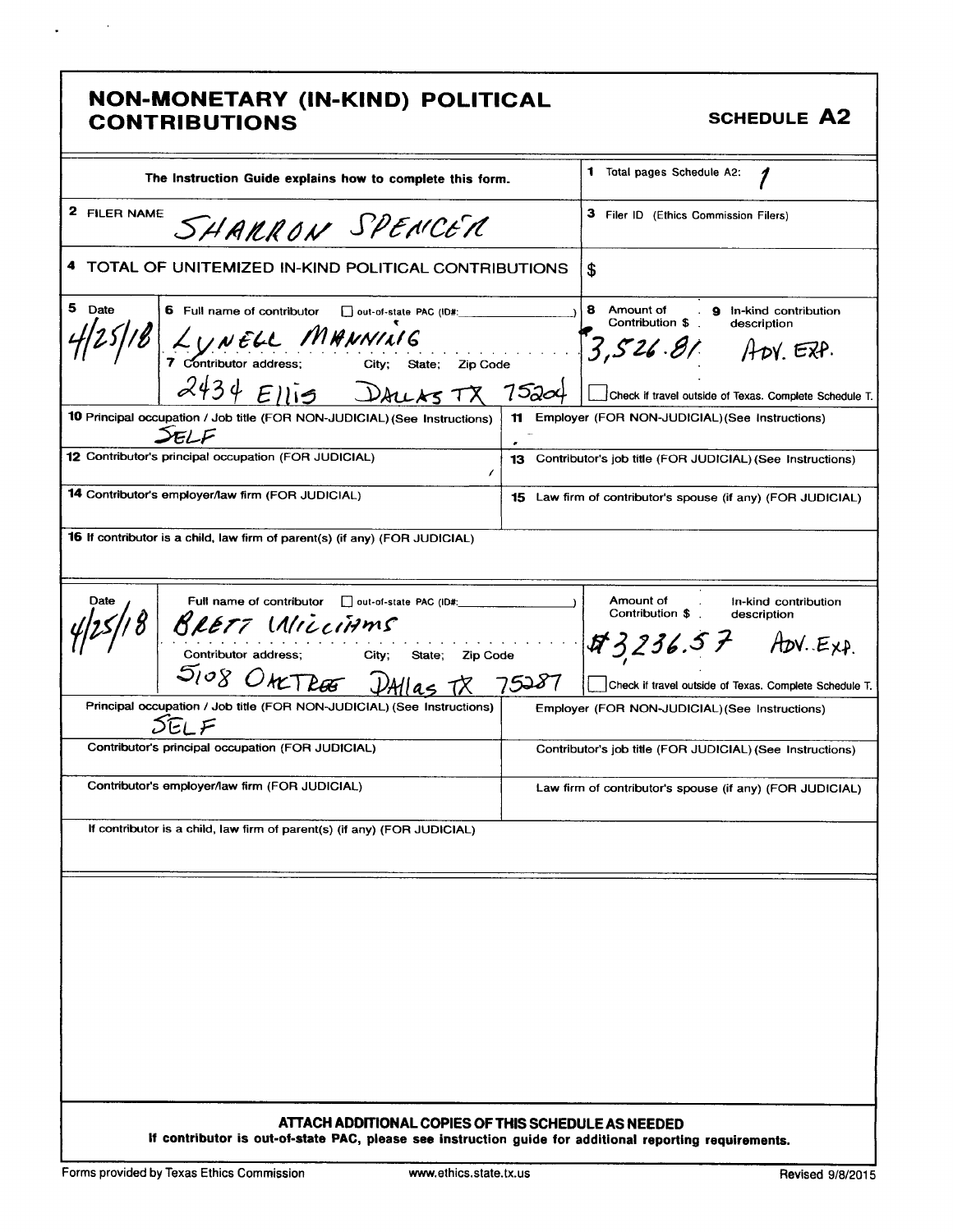### POLITICAL EXPENDITURES MADE FROM POLITICAL CONTRIBUTIONS SCHEDULE F1

|                                                                                                                                                                                | <b>EXPENDITURE CATEGORIES FOR BOX 8(a)</b>     |                                                                                                                     |                                                                                                                                               |               |                                                                                                                                                                                    |  |  |
|--------------------------------------------------------------------------------------------------------------------------------------------------------------------------------|------------------------------------------------|---------------------------------------------------------------------------------------------------------------------|-----------------------------------------------------------------------------------------------------------------------------------------------|---------------|------------------------------------------------------------------------------------------------------------------------------------------------------------------------------------|--|--|
| Advertising Expense<br>Accounting/Banking<br><b>Consulting Expense</b><br>Contributions/Donations Made By<br>Candidate/Officeholder/Political Committee<br>Credit Card Payment | <b>Event Expense</b><br>Fees<br>Legal Services | Food/Beverage Expense<br>Gift/Awards/Memorials Expense<br>The instruction Guide explains how to complete this form. | Loan Repayment/Reimbursement<br>Office Overhead/Rental Expense<br>Polling Expense<br><b>Printing Expense</b><br>Salaries/Wages/Contract Labor |               | Solicitation/Fundraising Expense<br>Transportation Equipment & Related Expense<br>Travel In District<br><b>Travel Out Of District</b><br>Other (enter a category not listed above) |  |  |
| 1 Total pages Schedule F1: 2 FILER NAME                                                                                                                                        | 4 AILLONI                                      | SPENCEN                                                                                                             |                                                                                                                                               |               | 3 Filer ID (Ethics Commission Filers)                                                                                                                                              |  |  |
| 4 Date                                                                                                                                                                         | 5 Payee name                                   | FICE DEPOT                                                                                                          |                                                                                                                                               |               |                                                                                                                                                                                    |  |  |
| 54.75                                                                                                                                                                          | 7 Payee address:<br>GLAPEVINE                  | State;<br>City;                                                                                                     | Zip Code<br>Tx. 76051                                                                                                                         |               |                                                                                                                                                                                    |  |  |
| 8<br><b>PURPOSE</b><br>ОF<br><b>EXPENDITURE</b>                                                                                                                                | $ADV$ . $EXP$                                  | (a) Category (See Categories listed at the top of this schedule)                                                    | (b) Description                                                                                                                               |               | Check if travel outside of Texas. Complete Schedule T.<br>Check if Austin, TX, officeholder living expense                                                                         |  |  |
| 9 Complete ONLY if direct<br>expenditure to benefit C/OH                                                                                                                       | Candidate / Officeholder name                  |                                                                                                                     |                                                                                                                                               | Office sought | Office held                                                                                                                                                                        |  |  |
| Payee name<br>Date<br>U.S. Post office                                                                                                                                         |                                                |                                                                                                                     |                                                                                                                                               |               |                                                                                                                                                                                    |  |  |
| Amount (\$)                                                                                                                                                                    | Payee address;                                 | City; State; Zip Code<br>GEAPEVINE TX. 76051                                                                        |                                                                                                                                               |               |                                                                                                                                                                                    |  |  |
| <b>PURPOSE</b><br>OF<br><b>EXPENDITURE</b>                                                                                                                                     | $A_{\text{TV}}$ $EXP$                          | Category (See Categories listed at the top of this schedule)                                                        |                                                                                                                                               | Description   | Check if travel outside of Texas. Complete Schedule T.<br>Check if Austin, TX, officeholder living expense                                                                         |  |  |
| Complete ONLY if direct<br>expenditure to benefit C/OH                                                                                                                         | Candidate / Officeholder name                  |                                                                                                                     |                                                                                                                                               | Office sought | Office held                                                                                                                                                                        |  |  |
| Date<br>18                                                                                                                                                                     | Payee name                                     | KINT PLACE                                                                                                          |                                                                                                                                               |               |                                                                                                                                                                                    |  |  |
| 43.64                                                                                                                                                                          | Pavee address;<br>1130                         | City; State; Zip Code<br>AVE H.E HALINGTON FX                                                                       |                                                                                                                                               |               | 76011                                                                                                                                                                              |  |  |
| <b>PURPOSE</b><br>OF<br><b>EXPENDITURE</b>                                                                                                                                     | AW EXP.                                        | Calegory (See Categories listed at the top of this schedule)                                                        |                                                                                                                                               | Description   | Check if travel outside of Texas. Complete Schedule T.<br>Check if Austin, TX, officeholder living expense                                                                         |  |  |
| Complete ONLY if direct<br>expenditure to benefit C/OH                                                                                                                         | Candidate / Officeholder name                  |                                                                                                                     |                                                                                                                                               | Office sought | Office held                                                                                                                                                                        |  |  |
|                                                                                                                                                                                |                                                | ATTACH ADDITIONAL COPIES OF THIS SCHEDULE AS NEEDED                                                                 |                                                                                                                                               |               |                                                                                                                                                                                    |  |  |

Forms provided by Texas Ethics Commission www.ethics.state.tx.us Revised 9/8/2015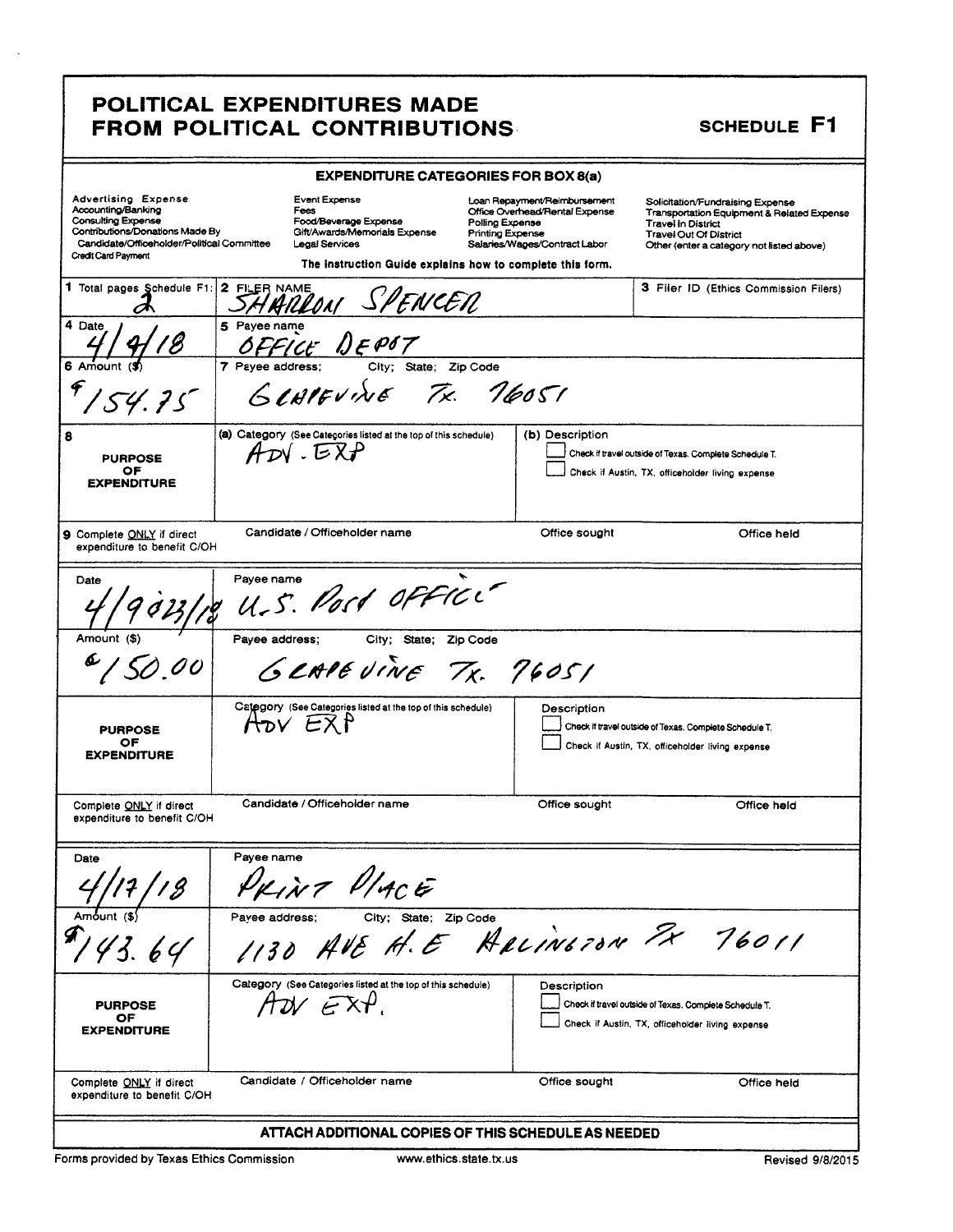### POLITICAL EXPENDITURES MADE FROM POLITICAL CONTRIBUTIONS SCHEDULE F1

| POLITICAL EXPENDITURES MADE<br>FROM POLITICAL CONTRIBUTIONS                                                                                                                                                                                                                                                                                                                                                                                          | <b>SCHEDULE F1</b>                                                                                                                                                                                                                   |  |  |  |  |
|------------------------------------------------------------------------------------------------------------------------------------------------------------------------------------------------------------------------------------------------------------------------------------------------------------------------------------------------------------------------------------------------------------------------------------------------------|--------------------------------------------------------------------------------------------------------------------------------------------------------------------------------------------------------------------------------------|--|--|--|--|
| <b>EXPENDITURE CATEGORIES FOR BOX 8(a)</b><br>Advertising Expense<br>Accounting/Banking<br>Consulting Expense<br>Consulting Expense<br>Contributions/Donations Made By<br>Candidate/Officeholder/Political Committee<br>Candidate/Officeholder/Political Committee<br>Legal Services                                                                                                                                                                 | Loan Repayment/Reimbursement Solicitation/Fundraising Expense<br>Office Overhead/Rental Expense Transportation Equipment & Related Expense<br>Polling Expense Travel In District<br>Salaries/Wages/Contract Labor Other (enter a cat |  |  |  |  |
| , ees<br>Food/Beverage Expense<br>Gift/Awards/Memorials Expense<br>Credit Card Payment<br>The Instruction Guide explains how to complete this form.                                                                                                                                                                                                                                                                                                  |                                                                                                                                                                                                                                      |  |  |  |  |
|                                                                                                                                                                                                                                                                                                                                                                                                                                                      |                                                                                                                                                                                                                                      |  |  |  |  |
|                                                                                                                                                                                                                                                                                                                                                                                                                                                      | 3 Filer ID (Ethics Commission Filers)                                                                                                                                                                                                |  |  |  |  |
|                                                                                                                                                                                                                                                                                                                                                                                                                                                      |                                                                                                                                                                                                                                      |  |  |  |  |
| (a) Category (See Categories listed at the top of this schedule) (b) Description<br>Check if travel outside of Texas. Complete Schedule T.<br>Advent FS/AIG EXPERCE Check if Austin, TX, officeholder living expense<br><b>PURPOSE<br/>OF<br/>EXPENDITURE</b>                                                                                                                                                                                        |                                                                                                                                                                                                                                      |  |  |  |  |
| Office sought<br>Payee name<br>Date                                                                                                                                                                                                                                                                                                                                                                                                                  | _________________<br>Office held                                                                                                                                                                                                     |  |  |  |  |
| Total pages Schedule F1: 2 FILER NAME<br>4 Date<br>4 Date<br>4 Date<br>4 Date<br>4 Date<br>4 Date<br>4 Date<br>4 Date<br>4 Date<br>4 Date<br>4 Date<br>4 Date<br>4 Date<br>4 Date<br>4 Date<br>4 Date<br>4 Date<br>4 Date<br>4 Date<br>4 Date<br>7 Payee address: City;<br>9 Complete ONLY if direct Candidate / Officeholder name<br>expenditure to benefit C/OH<br>$\overline{A_{\text{mount}}(\text{I})}$<br>Payee address; City; State; Zip Code |                                                                                                                                                                                                                                      |  |  |  |  |
| Category (See Categories listed at the top of this schedule) Description                                                                                                                                                                                                                                                                                                                                                                             | Check if travel outside of Texas. Complete Schedule T.                                                                                                                                                                               |  |  |  |  |
| PURPOSE<br>OF<br>EXPENDITURE<br>Complete <u>ONLY</u> if direct<br>expenditure to benefit C/OH<br>Office sought                                                                                                                                                                                                                                                                                                                                       | Check if Austin, TX, officeholder living expense<br>Office held                                                                                                                                                                      |  |  |  |  |
| I<br>Date<br>Payee name                                                                                                                                                                                                                                                                                                                                                                                                                              |                                                                                                                                                                                                                                      |  |  |  |  |
| Amount (\$)<br>Payee address; City; State; Zip Code                                                                                                                                                                                                                                                                                                                                                                                                  |                                                                                                                                                                                                                                      |  |  |  |  |
| Category (See Categories listed at the top of this schedule)<br>Description<br>PURPOSE<br>OF<br>EXPENDITURE                                                                                                                                                                                                                                                                                                                                          | Check if travel outside of Texas. Complete Schedule T.<br>Check if Austin, TX, officeholder living expense                                                                                                                           |  |  |  |  |